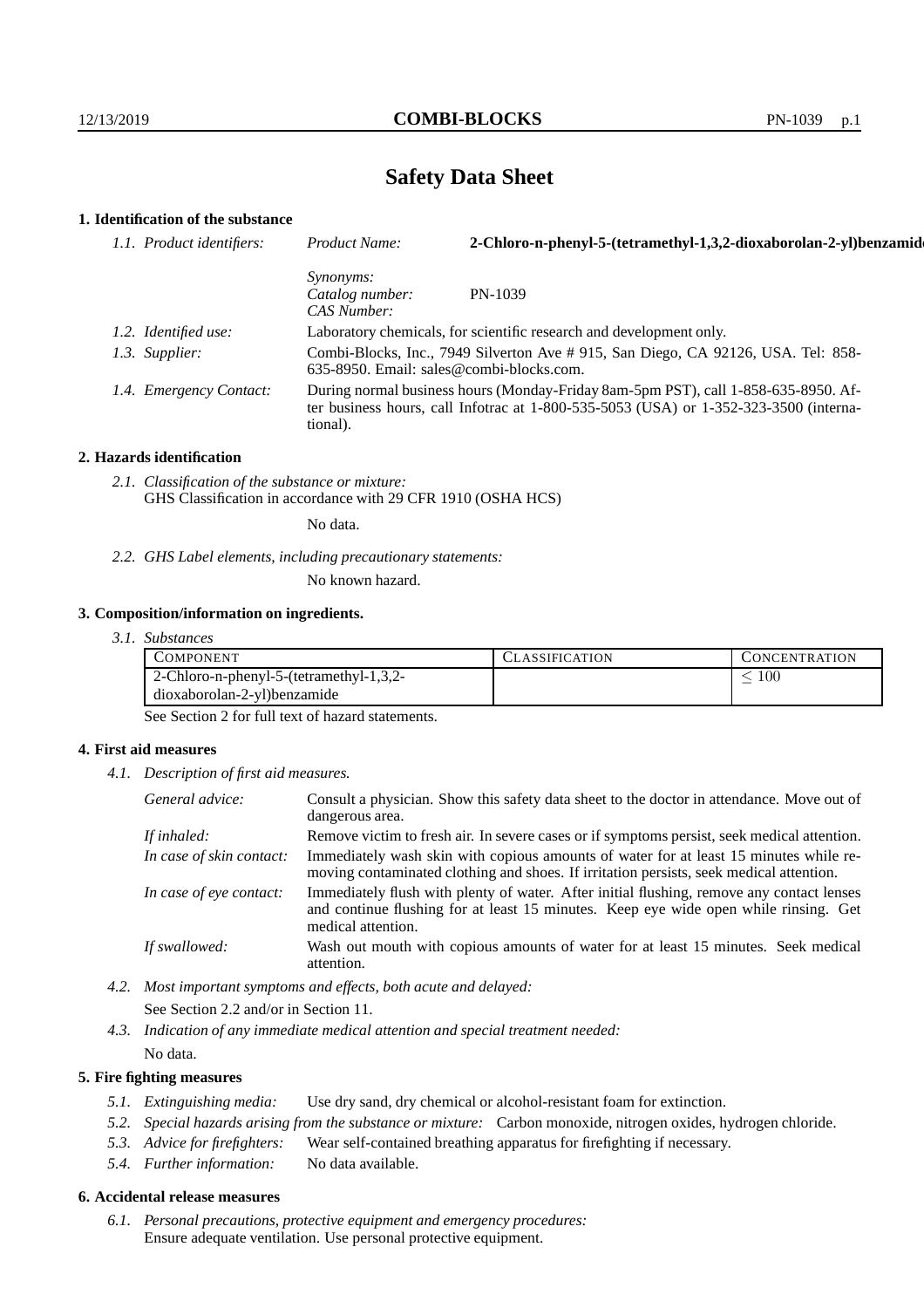|                                   | 6.2. Environmental precautions:                                                                                                                                                                                                                                    |                                                                                                                                                                                        |  |  |  |
|-----------------------------------|--------------------------------------------------------------------------------------------------------------------------------------------------------------------------------------------------------------------------------------------------------------------|----------------------------------------------------------------------------------------------------------------------------------------------------------------------------------------|--|--|--|
|                                   | Should not be released into the environment. See Section 12 for additional ecological information.                                                                                                                                                                 |                                                                                                                                                                                        |  |  |  |
|                                   | 6.3. Methods and materials for containment and cleaning up:                                                                                                                                                                                                        |                                                                                                                                                                                        |  |  |  |
|                                   | Sweep up or vacuum up spillage and collect in suitable container for disposal.                                                                                                                                                                                     |                                                                                                                                                                                        |  |  |  |
| 6.4. Reference to other sections: |                                                                                                                                                                                                                                                                    |                                                                                                                                                                                        |  |  |  |
|                                   |                                                                                                                                                                                                                                                                    | Refer to protective measures listed in Sections 8 and 13.                                                                                                                              |  |  |  |
|                                   | 7. Handling and storage                                                                                                                                                                                                                                            |                                                                                                                                                                                        |  |  |  |
|                                   | 7.1. Precautions for safe handling: Avoid contact with skin and eyes. Avoid inhalation of vapour or mist. Keep away<br>from sources of ignition - No smoking. Take measures to prevent the build up of electro-<br>static charge. For precautions see section 2.2. |                                                                                                                                                                                        |  |  |  |
|                                   | 7.2. Conditions for safe storage, including any incompatibilities: Store refrigerated. Keep container tightly closed in<br>a dry and well-ventilated place. Containers which are opened must be carefully resealed<br>and kept upright to prevent leakage.         |                                                                                                                                                                                        |  |  |  |
|                                   | Laboratory chemicals, for scientific research and development only.<br>7.3. Specific end use(s):                                                                                                                                                                   |                                                                                                                                                                                        |  |  |  |
|                                   | 8. Exposure Controls / Personal protection                                                                                                                                                                                                                         |                                                                                                                                                                                        |  |  |  |
|                                   | 8.1. Control parameters:                                                                                                                                                                                                                                           |                                                                                                                                                                                        |  |  |  |
|                                   | Components with workplace control parameters: Contains no substances with occupational exposure limit values.                                                                                                                                                      |                                                                                                                                                                                        |  |  |  |
|                                   | 8.2. Exposure controls:                                                                                                                                                                                                                                            |                                                                                                                                                                                        |  |  |  |
|                                   |                                                                                                                                                                                                                                                                    | Appropriate engineering controls: Ensure that eyewash stations and safety showers are close to the workstation<br>location. Ensure adequate ventilation, especially in confined areas. |  |  |  |
|                                   | Personal protective equipment:                                                                                                                                                                                                                                     |                                                                                                                                                                                        |  |  |  |
|                                   | Eye/face protection:                                                                                                                                                                                                                                               | Wear appropriate protective eyeglasses or chemical safety goggles as described by OSHA's<br>eye and face protection regulations in 29 CFR 1910.133 or European Standard EN166.         |  |  |  |
|                                   | Skin protection:                                                                                                                                                                                                                                                   | Handle with gloves. Gloves must be inspected prior to use. Use proper glove removal<br>technique (without touching glove's outer surface) to avoid skin contact with this product.     |  |  |  |

Dispose of contaminated gloves after use in accordance with applicable laws and good laboratory practices. Wash and dry hands Body Protection: Complete suit protecting against chemicals, Flame retardant antistatic protective clothing., The type of protective equipment must be selected according to the concentration and

amount of the dangerous substance at the specific workplace. Respiratory protection:

Control of environmental exposure: Prevent further leakage or spillage if safe to do so. Do not let product enter drains.

# **9. Physical and chemical properties**

*9.1. Information on basic physical and chemical properties*

| (a)                | Appearance:                                   | No data  |
|--------------------|-----------------------------------------------|----------|
| (b)                | Odour:                                        | No data  |
| (c)                | Odour Threshold:                              | No data  |
| (d)                | pH:                                           | No data  |
| (e)                | Melting point/freezing point:                 | No date. |
| (f)                | Initial boiling point and boiling range:      | No data  |
| (g)                | Flash point:                                  | No data  |
| (h)                | Evaporatoin rate:                             | No data  |
| (i)                | Flammability (solid, gas):                    | No data  |
| (j)                | Upper/lower flammability or explosive limits: | No data  |
| $\rm(k)$           | Vapour pressure:                              | No data  |
| (1)                | Vapour density:                               | No data  |
| (m)                | Relative density:                             | No data  |
| (n)                | Water solubility:                             | No data  |
| $\left( 0 \right)$ | Partition coefficient: n-octanol/water:       | No data  |
| (p)                | Auto-ignition:                                | No data  |
| (q)                | Decomposition temperature:                    | No data  |
| (r)                | Viscosity:                                    | No data  |
| (s)                | Explosive properties:                         | No data  |
| (t)                | Oxidizing properties:                         | No data  |